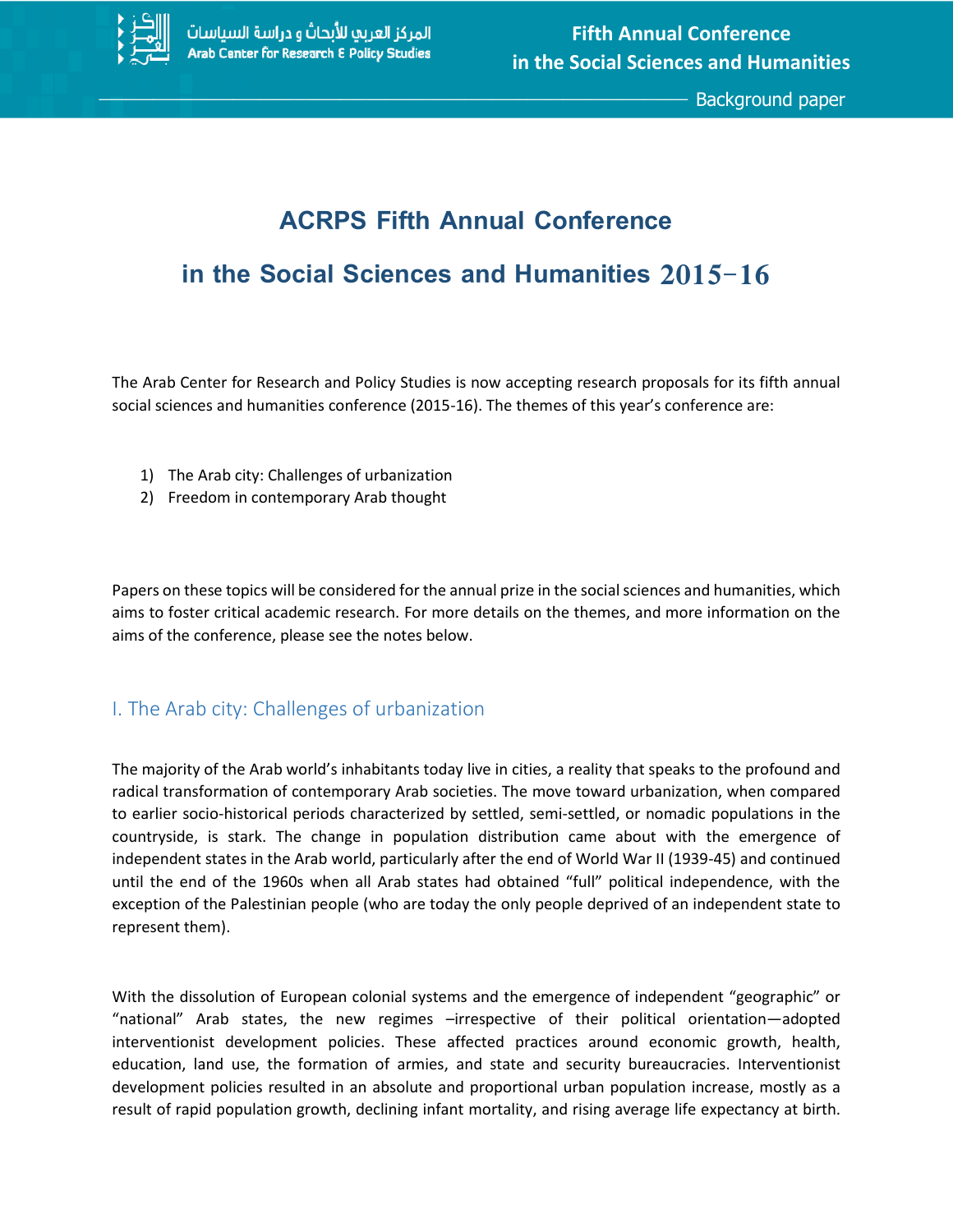

These factors reduced the average age of populations, with a high proportion of youth, and also saw increased rates of family and economic dependency. Providing health, education, food, water, and housing services for such a rapidly expanding population became urgent, and resources were strained. Interventionist state policies had to face new challenges around creating development policies and issues of sustainable development.

These and other factors promoted an unprecedented flow of internal migration from the countryside and semi-desert areas to the cities. The process of urbanization and the expansion of cities –both demographically and physically—accelerated. Population density rose as a result of migration more than as a result of natural population growth, with migration characterized by movement from towns to regional centers, from smaller provinces to larger ones, from less developed regions to regions that attracted development, and from the mountains to the lowlands and cities. Fast outpacing development, this population influx resulted in the proliferation of urban slums, initially at the periphery of urban centers but eventually in their very hearts.

Beyond housing and services for the expanded population, there was a further question of employment. The manufacturing industry, supported by the policies of most of the independent Arab states, was unable to employ the vast numbers of internal migrants. Some were absorbed by the state apparatus, especially the military and security forces, but a large portion were engaged in a rapidly expanding shadow economy or informal employment, which appeared in various guises. This meant the spread of precarious employment at the lower end of the service sector. A clear correlation emerged between the informal sector and the slums, so that living in the slums meant working in the informal sector and vice versa. This spurred what has been termed the dissociation of the city.

In its focus on **The Arab City: Challenges of Urbanization**, conference is concerned with the economic, social, and cultural linkages between the emergence and development of these informal economic sectors and the expansion of slums and illegal settlements located on the urban periphery or in the city centre. . Questions around the theme include: what are the major structural changes that have affected old cities? These may deal with morphology, visual environment, organization, architecture, psycho-cultural aspects arising from globalization, the increased weight of the service sector in urban life, and the impact neoliberal concepts on development of cities and their reformulation.

While traditional planning took into account social and environmental factors, as well as customs, traditions, and issues of size, there are indications that this legacy has not been translated into modern planning. In fact, planning policies in most Arab states did not preserve the urban and architectural heritage of the Arab cities. Though there have been attempts to salvage some sites, and incorporate others into the service sector, particularly tourism, these have done little to revive or restore city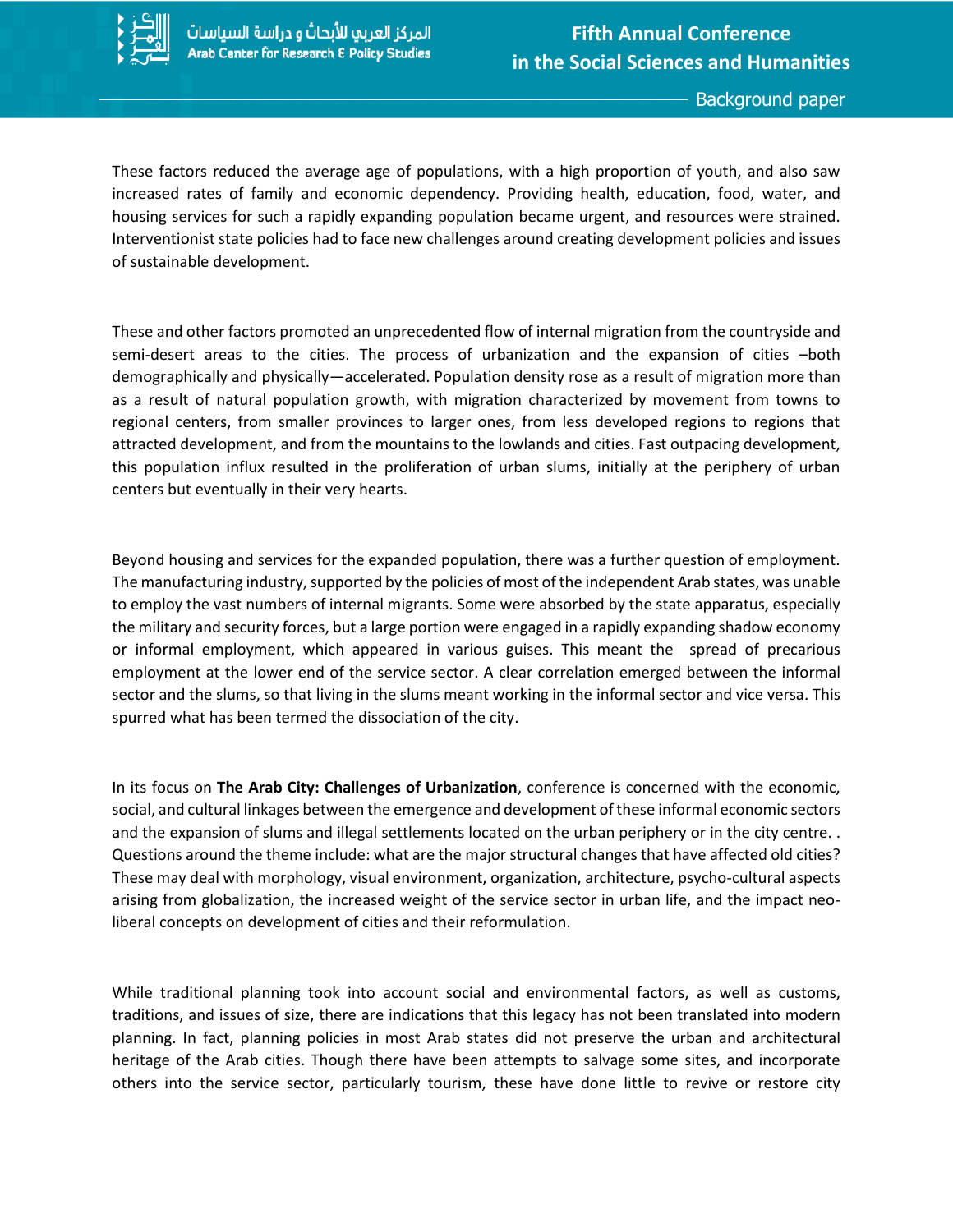

infrastructure. Within this context, the conference asks: what is the value of history in contemporary proposals for the Arab city?

Some of the literature of modern Arab thought has dealt with the effects of rapid urbanization and its connection to internal migration. Ideas such as the "ruralization of the city" and "urbanization of the countryside" appear in discourses that view migration as a socio-historical process in terms of its impact on political culture and socio-political movements. Modern Arabic Literature and other arts have raised the problem of alienation arising from the migration process. Major questions on the relationship between culture, the city, and urbanization, between the city and civil life, and between culture and urbanism have been posed. There is renewed debate over measuring urban equilibrium. Many theoretical and policy ideas concerning the relationship between cities and development have been considered. Is that relationship based on the revival of medium-sized cities as focal points for development, or on the revival of small and micro cities as part of development corridors? Urbanization has also been explored in terms of material human existence and the qualitative interaction in life. Human urban existence is not a criterion for the urbanity of a city. Rather, human interaction and assimilation into public life with access to rights in terms of suitable decent housing, work to provide an appropriate livelihood, and quality services are features of urban life. These are the qualitative criteria that must be examined and which go beyond material existence in the urban space.

The conference aims to broaden the scope for research in this field, and seeks specialists to contribute to the following sub-themes:

1. The Arab city: socio-economic and demographic change.

2. The place of the Arab city in the conceptual framework of cities with a single center, with two centers, or with multiple centers, and their criteria.

3. Morphological changes to the modern Arab city.

4. Internal migration and models for absorption, particularly in the military and security forces.

5. The role of slums and illegal neighborhoods in the ruralization of cities and the emergence of the dissociated city: (slums and the informal economy; slums and internal migration; slums in lights of indices of human development, human security, and human poverty; the positive side of slums particularly in terms of autonomous solutions, the development of the local community, and creativity in proposing solutions for society at a time when governments fail to solve problems, particularly in the areas of infrastructure and transport).

6. Urban governance and the problem of institutional inertia.

7. The implications of Arab cities being buffeted by the Arab revolutions.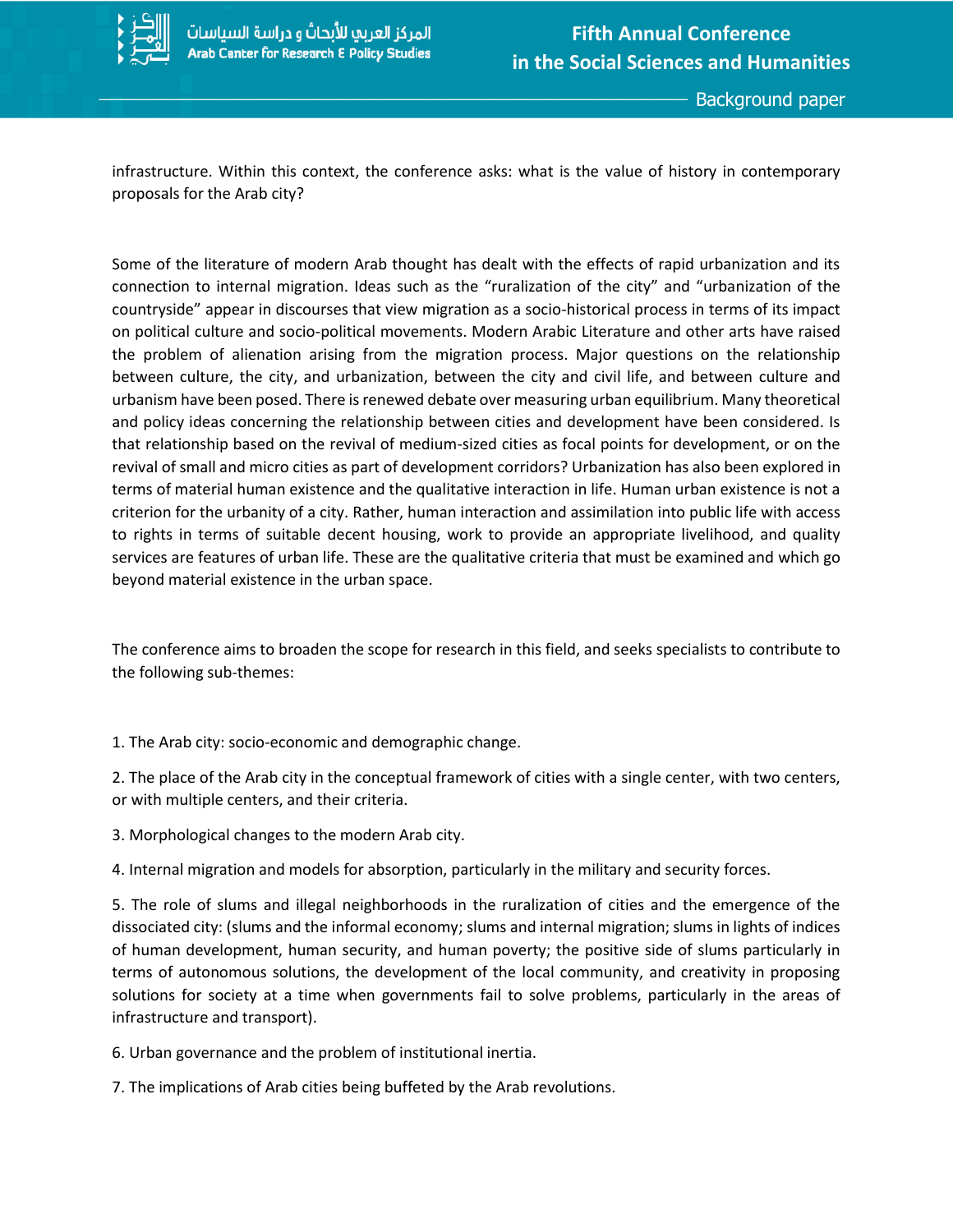

- 8. The impact of globalization on the Arab city.
- 9. The modern Arab city and culture: problems of assimilation, alienation, and creativity (models)

### II. Freedom in contemporary Arab thought

The question of freedom has been a central concern in modern Arab thought since the beginning of the *Nahda* (Arab revival). Recent reformulations of this question have raised the issue of progress and modernity in modern Arab societies, which is a multi-dimensional concept that subsumes many complex and inter-related issues. The question of freedom in the sense that the conference seeks to explore it first arose in the period of modernism during the Arab enlightenment during the Tanzimat period, when Ottoman Arab society sought to turn the sultanate into a modern constitutional state. Amidst the struggle against colonialism, the question of freedom became mixed with the concept of national freedom. The idea of national freedom is still prevalent when it comes to confronting colonialism that still exists, particularly in the case of the Palestinian people who face continued oppression from a colonial system.

Constitutionalism, with its rationalism, social, democratic, and consultative participation, and concepts of citizenship and rights, represented an axis for thinking about freedom amid a period of transformation. It expressed the response to the challenge of modernity as the challenge of freedom within the state; in the framework of citizenship, political rights, and civic freedoms. In Constantinople, Egypt, Tunisia, and the Levant, the question of freedom was linked to social, political, and institutional constitutionalist movements. The movement for constitutionalism had even spread to Iran by the first decade of the twentieth century. Alongside constitutionalism, there was also the problem of the relationship between the concepts of freedom and democracy. At various historical periods, modern Arab thought fought battles for freedom whose repercussions reached the courts and popular movements.

While there was a consensus over the term 'freedom,' its interpretation was largely linked to the conditions of a specific historical period. Arab ideas about freedom in the framework of the state have remained clouded by a vague vision of the question of democracy. This was particularly the case following the political independence of Arab states, when democracy became linked with the question of citizenship, which came with economic, social, civil, and political rights. Discussion of freedom in this sense linked it with civil liberties. However, new questions have been raised by the development of the understanding of freedom in a different light, which questions the assumed relationship between freedom, democracy and civil/social rights.

Contemporary Arab thought has not overlooked the metaphysical and ontological dimensions to questions of the relationship between freedom and existence. This line of thought—which thrived from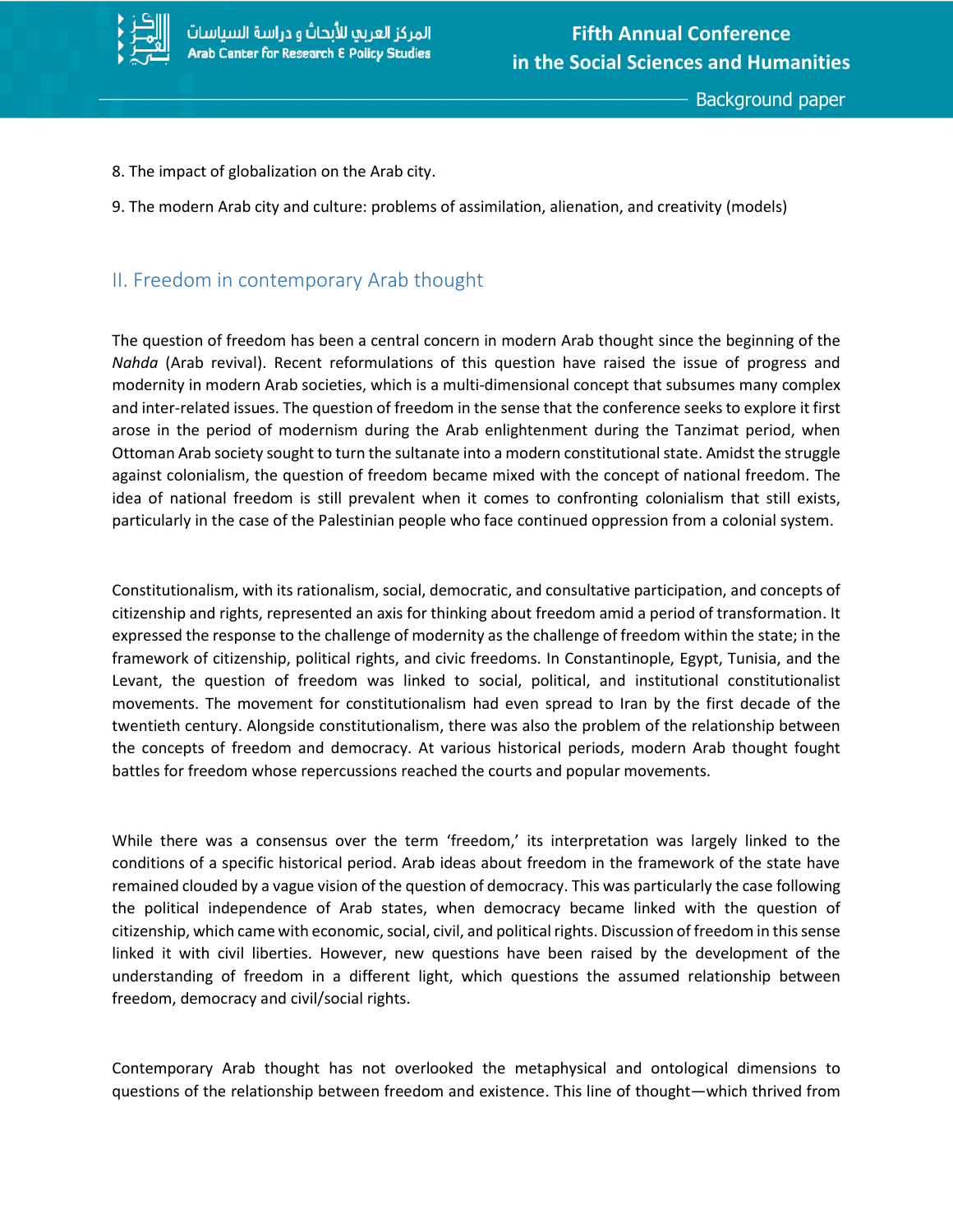

the 1940s-1960s—considers the distinction between the individual and the person, and between the individual and the group. Thinkers of this era explored Berdyaevian and existentialist questions relating to freedom, as well as questions about freedom and commitment, the individual, the meaning of existence, and futility and freedom. These were explored not only on an intellectual level, but also on the level of artistic creativity in visual art, modern poetry, the novel, and dramatic genres.

In recent decades, the effects of neo-liberal paradigms on the relationship between freedom, civil liberties, and political and democratic rights have become apparent. This is particularly the case in many of the modern Arab elites, whose consciousness has shifted from the left to neo-liberalism in the guise of democracy. This in turn has raised questions about the relationship between these models of freedom and democracy, between freedom, development, social justice, and civil society, and between development and freedom. Here, there seems to be a return to the overlapping understanding of civil, social, and economic rights with the right to development. This view understands development as freedom, allowing for an expansion of choices.

In its theme on **Freedom in contemporary Arab** thought, the conference aims to broaden the current approaches on the topic, and to interrogate the phases and their assumptions by asking new questions of the field. It therefore seeks specialists in the following sub-themes:

1. The concept of freedom in the writings of the Arab revival.

2. The relationship between constitutionalism and consultation in *Nahda-*era and ideas of freedom and democracy.

3. Freedom of thought: New views on historic battles, debates, and trials related to the subject of freedom (Francis Marrash and Taha Hussein and pre-Islamic poetry, Ali Abdel Raziq and the caliphate and the foundations of government, Sami al-Kayali and the battles of *al-Hadith* magazine in Aleppo in the 1920s like the polemics between the Hijabis and the Sufouris, the trial of Mahmoud Muhammad Taha and his execution, the trial of Nasr Hamid Abu Zeid, and so on; intellectual-literary-cultural debates like those around the magazines *Shir*, *al-Adab*, *al-Thaqafa al-Wataniya*, and *Hiwar* at the end of the 1950s and beginning of the 1960s as an expression of cultural-social-political debates). 4. Freedom and censorship policies on intellectual, creative, and cinematic production.

5. Freedom in Arab intellectual and philosophical production or among particular thinkers (case studies).

6. Freedom and development, equity and social justice: development as freedom.

7. Freedom and national liberation during the battle for independence (case studies).

- 8. Literature on the fight for independence, nationalist texts building discourses of liberation and freedom.
- 9. Freedoms in political and rights struggles.